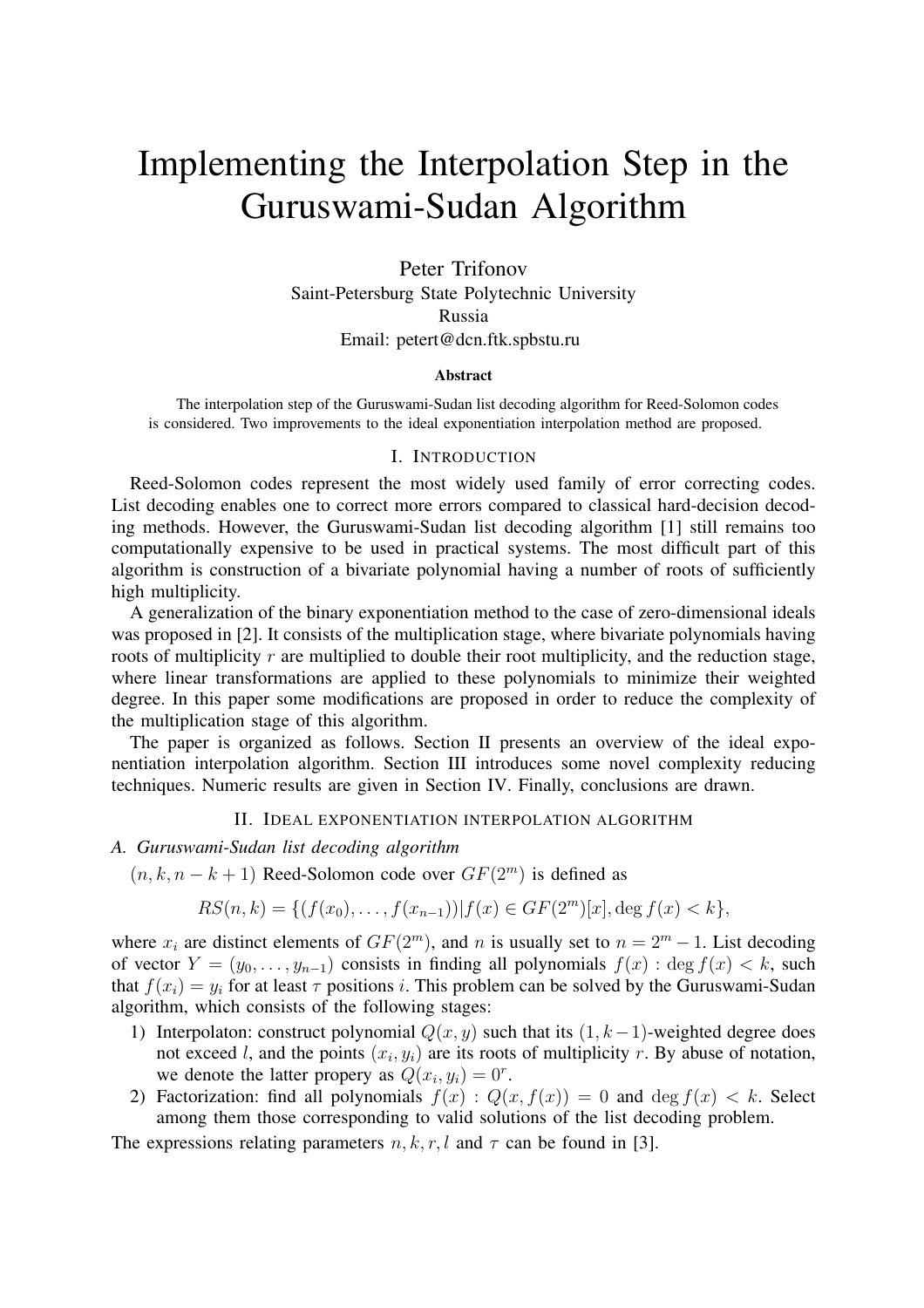The interpolation step can be implemented by solving a system of linear equations, but the dimension of this system causes the complexity of such implementation to be prohibitively high. A simpler way is to construct a Groebner basis of the ideal of interpolation polynomials.

### *B. Finding a Groebner basis of the ideal of interpolation polynomials*

It can be easily shown that all polynomials  $Q(x, y)$ :  $Q(x_i, y_i) = 0^r$  belong to ideal

$$
I_r = \langle \phi^j(x)(y - T(x))^{r-j}, j = 0..r \rangle,
$$
\n(1)

where  $\phi(x) = \prod_{i=0}^{n-1} (x - x_i)$  and  $T(x)$ :  $T(x_i) = y_i$ ,  $i = 0..n - 1$  [4], [5]. The required interpolation polynomial can be obtained by constructing a Groebner basis of this ideal with respect to  $(1, k - 1)$ -weighted degree lexicographic monomial ordering, and selecting the smallest element of this basis. However, applying the generic Buchberger algorithm to polynomials given by (1) turns out to be a computationally difficult task. It is possible to reduce the complexity by constructing first a Groebner basis of  $I_1$ , and using it to obtain Groebner bases of ideals

$$
I_{\sum_{j=l}^{m} r_j 2^{j-l}} = I_{\sum_{j=l+1}^{m} r_j 2^{j-l-1}}^{2} \cdot I_1^{r_l}, l = 0..m-1,
$$
\n(2)

where  $r = \sum_{i=1}^{m}$  $j=0 \n\infty^{m}$   $r_j 2^j, r_j \in \{0,1\}, I^2 = I \cdot I, I^0 = GF(2^m)[x, y],$  and  $I \cdot J$  denotes the product of ideals  $I$  and  $J$ . It is possible to show [6] that

$$
\langle P_0, \dots, P_u \rangle \cdot \langle S_0, \dots, S_v \rangle = \langle P_i S_j, i = 0 \dots u, j = 0 \dots v \rangle,\tag{3}
$$

i.e. the product of ideals is generated by all pairwise products of their basis elements. Unfortunately, the basis of the ideal product obtained in this way is not a Groebner one even if the ideals being multiplied are given by their Groebner bases. Furthermore, the size of the Groebner basis of the ideal product is usually much smaller than  $(u+1)(v+1)$ , as given by (3). That is, most of the polynomial multiplication operations required by the standard ideal multiplication rule are useless, and computationally expensive Buchberger algorithm is needed to obtain a Groebner basis of the ideal product.

These problems were addressed in [2]. It was shown that the ideal product can be constructed by means of the *Merge* algorithm, which is shown in Figure 2. It requires  $O(u + v)$ bivariate polynomial multiplications. Furthermore, the Buchberger algorithm can be substituted with a generalization of the classical Euclidean algorithm presented in Figure 1. Here rand() denotes a function returning a random non-zero element of  $GF(2<sup>m</sup>)$ , LT  $Q(x, y)$  is the leading term of  $Q(x, y)$  with respect to  $(1, k-1)$ -weighted degree lexicographic ordering, and ydeg  $Q(x, y) = j$  iff LT  $Q(x, y) = ax^u y^j$  for some  $a \in GF(2^m)$  and  $u \in \mathbb{Z}$ . The bivariate interpolation algorithm based on this approach is shown in Figure 3. This algorithm constructs a Groebner basis of  $I_r = \{Q(x, y) \in GF(2^m)[x, y] | Q(x_i, y_i) = 0^r\}$ . The interpolation polynomial needed by the Guruswami-Sudan algorithm is given by the smallest element of this basis. Correctness proof and complexity analysis of this method are given in [2].

This approach reduces the interpolation complexity by the order of magnitude compared to the iterative interpolation algorithm [3]. However, it still remains quite high compared to classical Reed-Solomon decoding algorithms.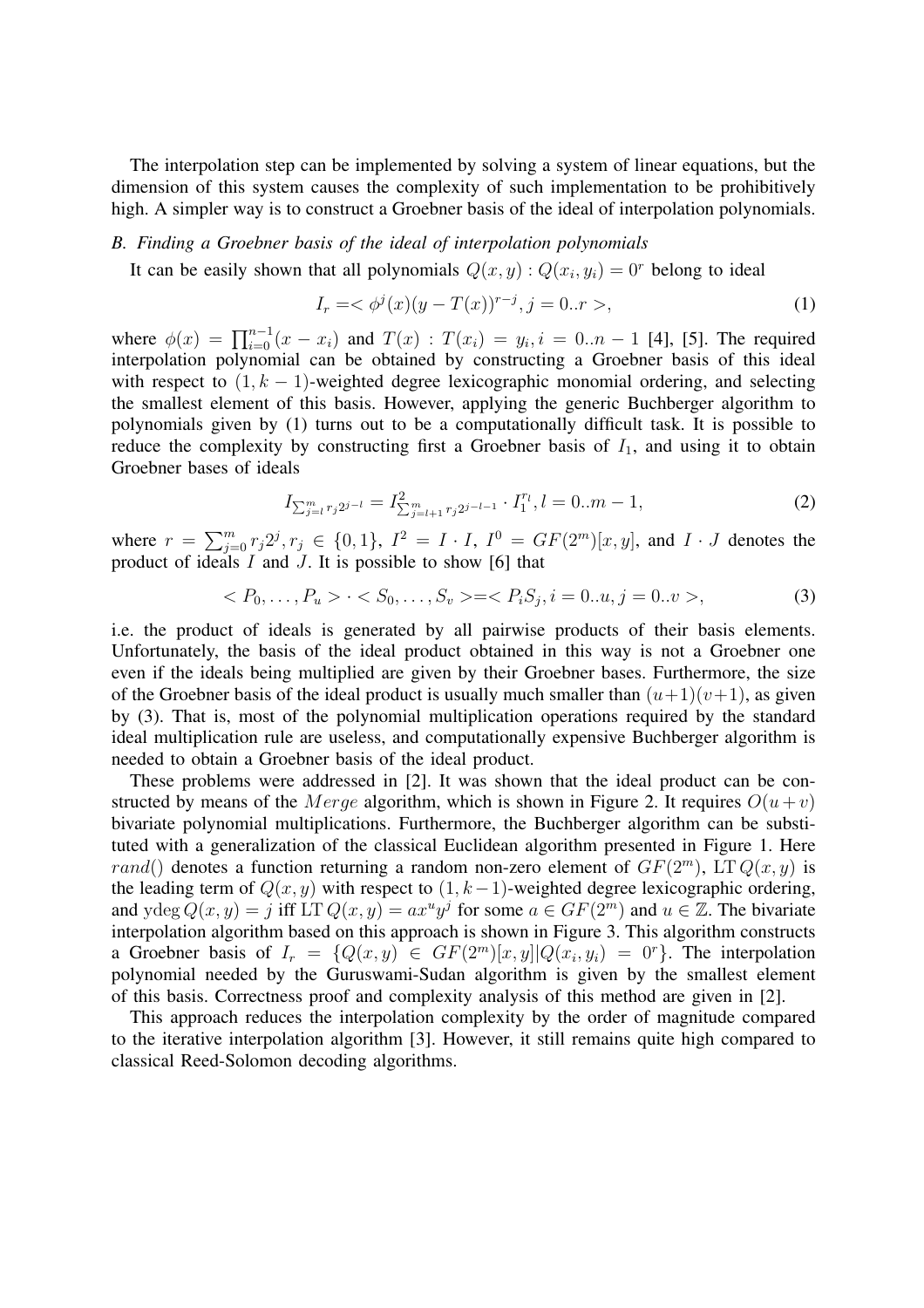```
REDUCE((S_0(x, y), \ldots, S_{i-1}(x, y)), P(x, y))1 S_i(x, y) \leftarrow P(x, y)2 while \exists j : (0 \le j < i) \land (y \deg S_j(x, y) = y \deg S_i(x, y))3 do if LT S_i(x, y) LT S_j(x, y)4 then W(x, y) \leftarrow S_j(x, y) - \frac{\text{LT } S_j(x, y)}{\text{LT } S_j(x, y)}\frac{\text{L1 } S_j(x,y)}{\text{L1 } S_i(x,y)} S_i(x,y)5 S_j(x, y) \leftarrow S_i(x, y)6 S_i(x, y) \leftarrow W(x, y)7 else S_i(x, y) \leftarrow S_i(x, y) - \frac{\text{LT } S_i(x, y)}{\text{LT } S_i(x, y)}\frac{\text{Lif } S_i(x,y)}{\text{Lif } S_j(x,y)} S_j(x,y)8 if S_i(x, y) = 09 then i \leftarrow i - 110 return (S_0(x, y), \ldots, S_i(x, y))
```
Fig. 1. Construction of Groebner basis of zero-dimensional ideal  $\langle S_0(x, y), \ldots, S_{i-1}(x, y), P(x, y) \rangle$ .

```
MERGE((P_0(x, y), \ldots, P_u(x, y)), (S_0(x, y), \ldots, S_v(x, y)), n, r_1, r_2)1 \quad r \leftarrow r_1 + r_22 for i \leftarrow 0 to u + v3 do Q_i(x, y) = \min_{0 \leq j \leq v} P_{i-j}(x, y) S_j(x, y)4 \mathcal{B} = (Q_0(x, y), \dots, Q_{u+v}(x, y))5 while \Delta(\mathcal{B}) > \frac{nr(r+1)}{2}2
  6 do \alpha_i \leftarrow rand(), i = 0..u7 \beta_i \leftarrow rand(), j = 0..v8 Q(x, y) \leftarrow (\sum_{i=0}^{y} \alpha_i P_i(x, y)) (\sum_{i=0}^{v} \beta_i S_i(x, y))9 \mathcal{B} \leftarrow Reduce(\mathcal{B}, Q(x, y))10 return B
```
Fig. 2. Construction of  $I_r$  basis from the Groebner bases of  $I_{r_1} = \langle P_0(x, y), \dots, P_u(x, y) \rangle$  and  $I_{r_2} = \langle P_0(x, y), \dots, P_u(x, y) \rangle$  $S_0(x, y), \ldots, S_v(x, y) >.$ 

## III. FAST IDEAL MULTIPLICATION

The main idea behind line 3 of Merge algorithm is to find sufficiently small elements in  $I_{r_1}I_{r_2}$ , so that the number of iterations in the  $WHILE$  loop is minimized. Furthermore, the constraint ydeg  $Q_i(x, y) = i$  is enforced. Most of the computation is performed on line 11 of *Interpolate* algorithm, where the Groebner basis of  $I^2 = I \cdot I$  is computed. At this step Merge algorithm takes as input two identical vectors of bivariate polynomials. We propose to reduce the complexity by replacing lines 2 and 3 of Merge algorithm with

$$
Q_{2i}(x,y) = P_i^2(x,y) \tag{4}
$$

$$
Q_{2i+1}(x,y) = \min_{0 \le j \le u} P_{2i+1-j}(x,y) P_j(x,y), i = 0...u
$$
 (5)

This modification must be used only if identical ideals are multiplied. Observe that in the considered case of codes over  $GF(2^m)$  one can use the identity  $(a+b)^2 = a^2 + b^2$  to compute  $P_i^2(x, y)$  with just L operations, where L is the number of non-zero terms in  $P_i(x, y)$ , while the straightforward polynomial multiplication requires  $O(L^2)$  arithmetic operations. Numerical experiments indicate that this modification has almost no impact on the number of iterations of the subsequent WHILE loop.

The subsequent *W HTLE* 100p.<br>Furthermore, we observe that the bivariate polynomials  $P(x, y) = \sum_i p_i(x) y^i$  arising in the considered algorithm have the "triangular" shape, i.e. deg  $p_i(x) \leq c - (k - 1)i$ ,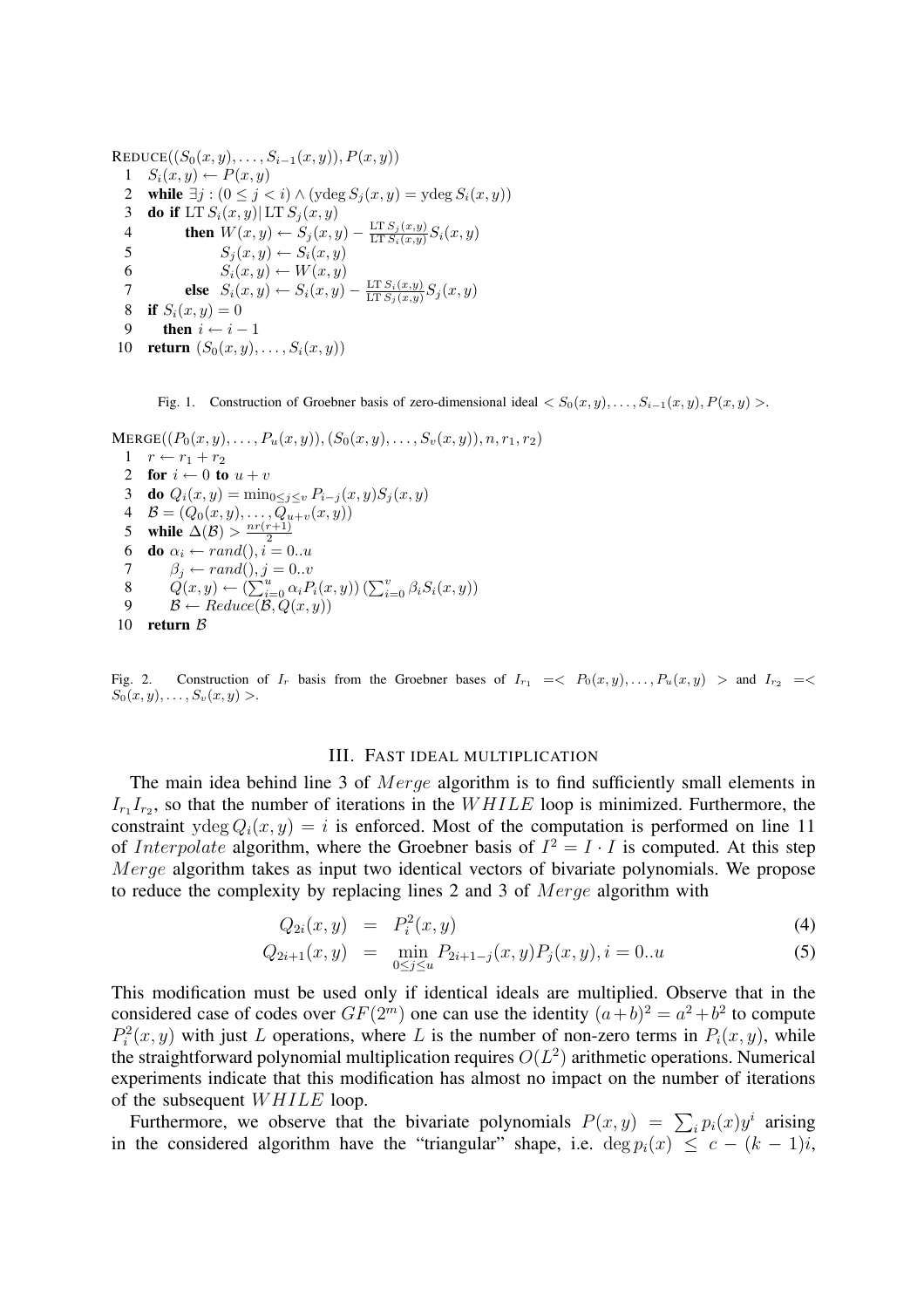```
INTERPOLATE(((x_i, y_i), i = 1..n), r)1 \quad \phi(x) \leftarrow \prod_{i=1}^{n} (x - x_i)2 T(x) \leftarrow \sum_{i=1}^{n} y_i\frac{\prod_{j\neq i}(x-x_j)}{\prod_{j\neq i}(x_i-x_j)}3 \mathcal{G} \leftarrow (\phi(x))4 j = 05 repeat
   6 \mathcal{G} \leftarrow Reduce(\mathcal{G}, y^j(y - T(x)))7 j \leftarrow j + 18 until LT G_j = y^j9 \mathcal{B} \leftarrow \mathcal{G}10 Let r = \sum_{j=0}^{m} r_j 2^j, r_j \in \{0, 1\}11 for j \leftarrow m - 1 to 0
12 do \mathcal{B} \leftarrow Merge(\mathcal{B},\mathcal{B})13 if r_i = 114 then \mathcal{B} \leftarrow Merge(\mathcal{B}, \mathcal{G})15 return B
```
Fig. 3. Construction of a Groebner basis for  $I_r$ 

for some  $c > 0$ . Bivariate polynomial multiplication, which is extensively used in Merge algorithm, can be considered as two-dimensional linear convolution, and one can recursively use classical fast multiplication algorithms to compute it [7], [8]. However, the triangular shape of the polynomials would be completely destroyed during the pre-summation stage of these algorithms. Therefore we propose a modification of the Karatsuba algorithm adapted to the case of triangular polynomials.

Consider the problem of computing  $C(x,y) = c_{00} + c_{01}y + c_{10}x + c_{11}xy + c_{02}y^2 + c_{01}y^2 + c_{02}y^2 + c_{01}y^2 + c_{02}y^2 + c_{01}y^2 + c_{02}y^2 + c_{01}z^2 + c_{02}z^2 + c_{01}z^2 + c_{02}z^2 + c_{01}z^2 + c_{02}z^2 + c_{01}z^2 + c_{02}z^2 + c_{01}z^2 + c_{02}z^2 + c$  $c_{20}x^2 = (a_{00} + a_{01}y + a_{10}x)(b_{00} + b_{01}y + b_{10}x)$ . Degree-2 part of  $C(x, y)$  can be computed as  $y^2$  $\frac{1}{2}$  $a_{01} + a_{10} \frac{x}{y}$  $\overline{y}$  $\mathfrak{g}_1$  $b_{01} + b_{10} \frac{x}{y}$  $\overline{y}$  $\frac{1}{2}$  $= y^2 a_{01} b_{01} + xy ((a_{01} + a_{10})(b_{01} + b_{10}) - a_{01} b_{01} - a_{10} b_{10}) +$  $x^2 a_{10} b_{10}$ . The remaining part  $C'(x, y) = c_{00} + c_{01}y + c_{10}x$  can be reconstructed from its values in any three points. An easy choice is  $C'(0,0)$ ,  $C'(0,1)$ , and  $C'(1,0)$ . This leads to

$$
C(x,y) = a_{00}b_{00} + y((a_{00} + a_{01})(b_{00} + b_{01}) - a_{01}b_{01} - a_{00}b_{00}) + x((a_{00} + a_{10})(b_{00} + b_{10}) - a_{10}b_{10} - a_{00}b_{00}) + y^2 a_{01}b_{01} + xy((a_{01} + a_{10})(b_{01} + b_{10}) - a_{01}b_{01} - a_{10}b_{10}) + x^2 a_{10}b_{10}
$$

This algorithm requires 6 multiplications and 12 additions. Employing the conventional Karatsuba algorithm also requires 6 multiplications, but 14 additions. The coefficients  $a_{ij}$  and  $b_{ij}$  can also be triangular polynomials, enabling thus recursive application of the proposed algorithm. Indeed, one can decompose a generic triangular polynomial as re analysis perficin  $\overline{\phantom{a}}$ 

$$
A(x,y) = \sum_{j=0}^{u-1} \sum_{i=0}^{(v-j)s-1} a_{ij}x^iy^j = \underbrace{\left(\sum_{j=0}^{u/2-1} \sum_{i=0}^{vs/2-1} a_{ij}x^iy^j\right)}_{A_{00}(x,y)} + X \underbrace{\left(\sum_{j=0}^{u/2-1} \sum_{i=0}^{(v/2-j)s-1} a_{vs/2+i,j}x^iy^j\right)}_{A_{10}(x,y)} + Y \underbrace{\left(\sum_{j=0}^{u/2-1} \sum_{i=0}^{(v/2-j)s-1} a_{i,u/2+j}x^iy^j\right)}_{A_{01}(x,y)},
$$